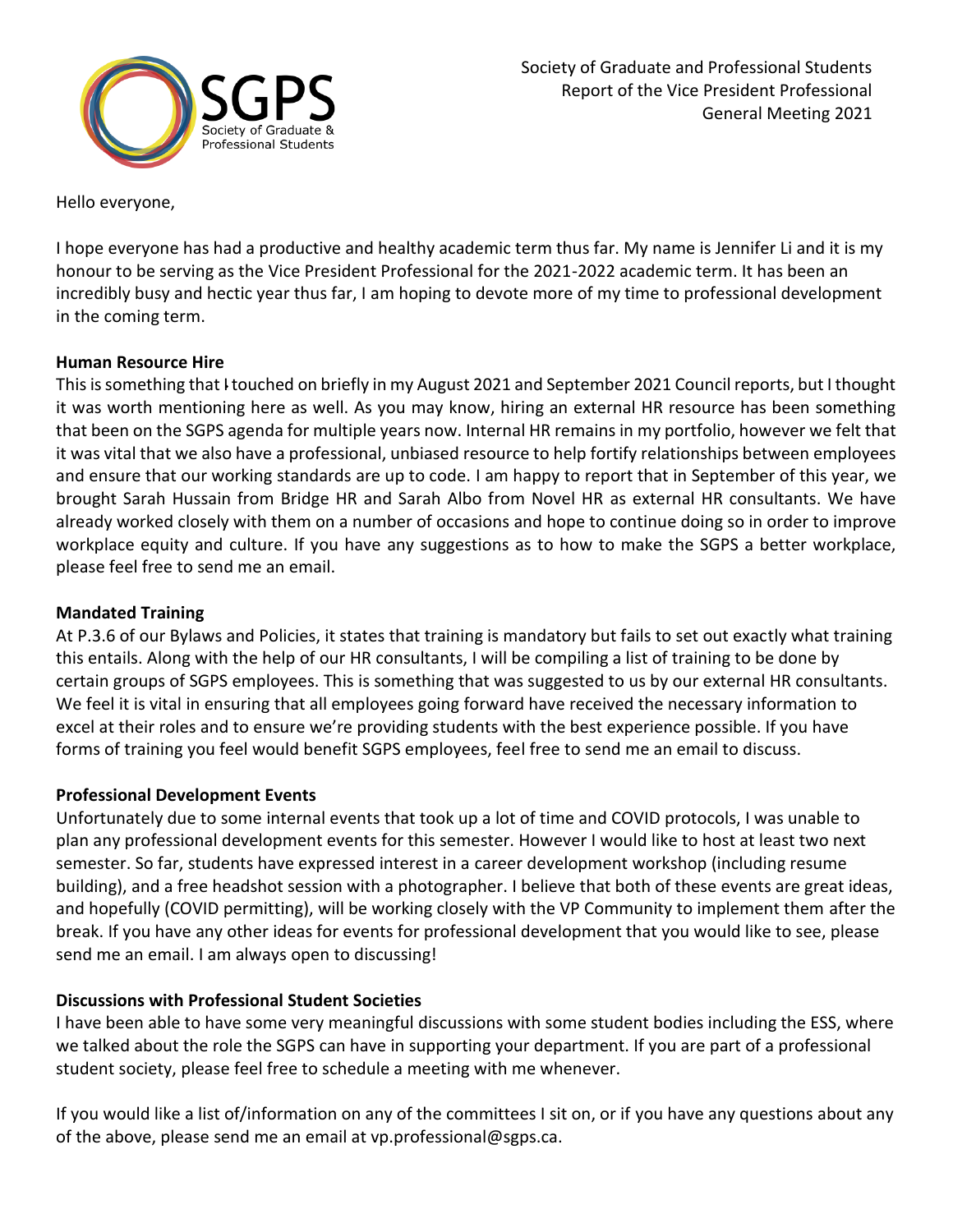Thank you!

Sincerely,

Jennifer Li Vice President Professional SGPS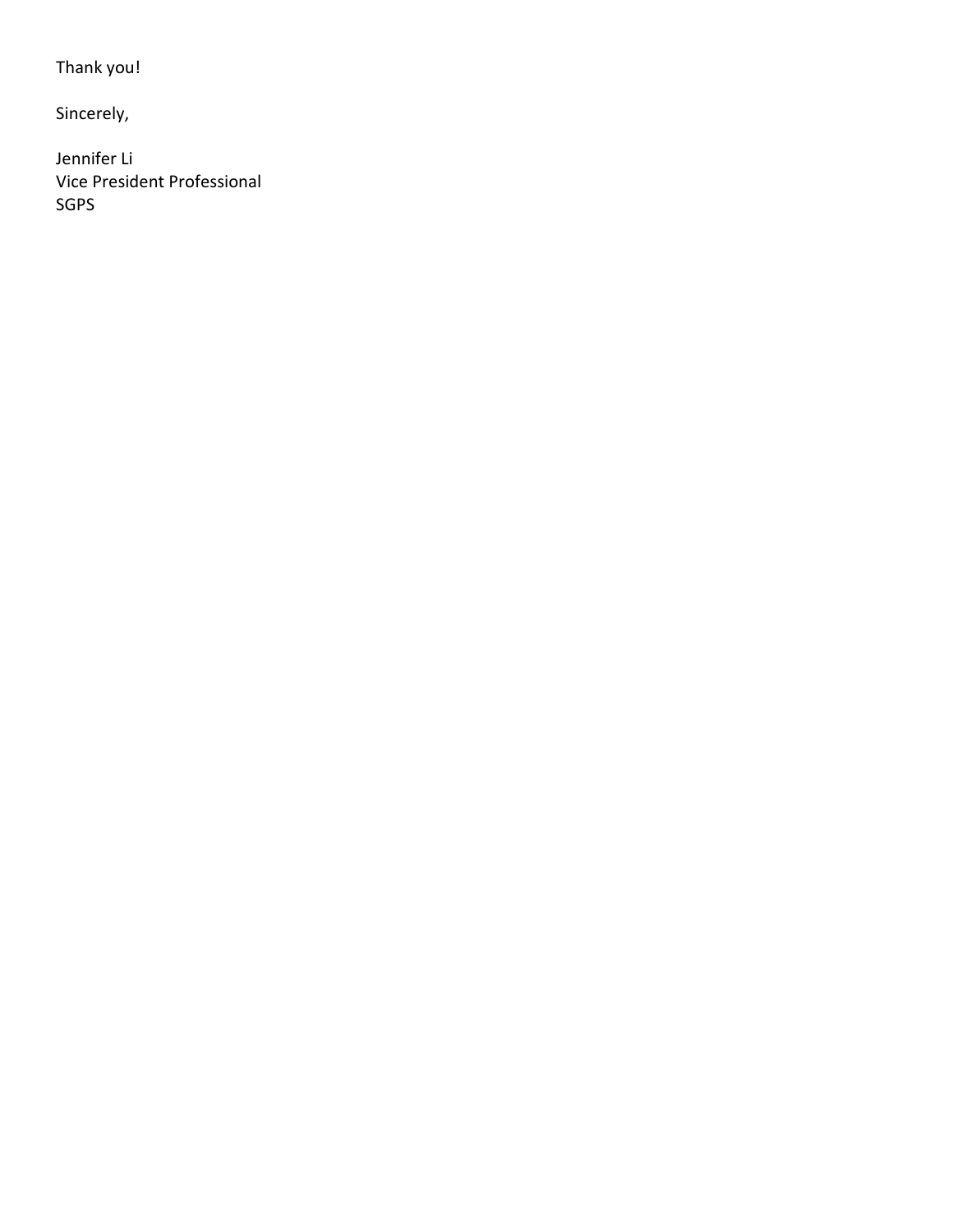

Hello everyone,

My name is Kassandra Coyle. I am honoured to represent the SGPS as the Athletics and Wellness Commissioner alongside Keira Frosst, the Deputy AW Commissioner. Our commission is excited to offer a variety of health and wellness events and resources throughout the year. Ultimately, we hope to plan events that are of interest to our student body and would love to hear from you with any suggestions or feedback.

# **Current Events:**

Over the summer and into the fall term, we have already hosted several successful events.

I have been maintaining the SGPS Running and Active Clubs on STRAVA. If you are interested in joining these groups, more information can be found [here.](https://sgps.ca/strava-running-club/)

In collaboration with the social commissioner, Emilia Ganslandt, we have launched the [SGPS recipe blog.](https://sgps.ca/recipe-blog/) Our goal for this blog is to promote healthy, budget friendly recipes to all our students.

I have continued the partnership with the Queen's Women's Association through our Cooking with Grandma's event. Cooking with Gramma's is a virtual cooking class, where you can learn to cook a new recipe from the comfort of your own home. This event takes place on the third Wednesday of each month, with registration being released at the beginning of the month. Stayed tuned for more information about the next Cooking with Gramma's when we return in January.

In collaboration with the ARC and Queen's Residence we are hosting a November Group Fitness Challenge. By attending 5 group fitness classes (\$3.00 a class) at the ARC you will receive the 6<sup>th</sup> class free. Additionally, all participants in the Group Fitness Challenge will be entered into a draw for a Winter Group Fitness Pass. This event will be running until November 30<sup>th</sup>. Registration for group fitness classes can be found *here*.

## **Upcoming Events:**

We have organized 2 Holiday Charity Fitness Classes at the ARC. These are scheduled on Monday December 13<sup>th</sup> at 5:45 PM and Wednesday December 15<sup>th</sup> at 12:30 PM. Entry to into these classes will require a donation of a non-perishable food item, which will be donated to the AMS Food Bank. Registration for these classes will soon be live [here.](https://getactive.gogaelsgo.com/Program/GetProgramDetails?courseId=4f26ec1f-a503-4334-bece-9f4d519c392a&semesterId=4726868d-532e-4baa-b56c-713fa5dd45d1) Registration will be capped at 20 for each class so make sure you register early to secure your spot.

Over the next semester we are hoping to continue to engage with more members by improving our social media presence. With this initiative we are hoping to share health and wellness resources across the Queen's community, promote events that may be of interest to graduate and professional students and encourage members to visit our social media pages through fun, incentivized challenges.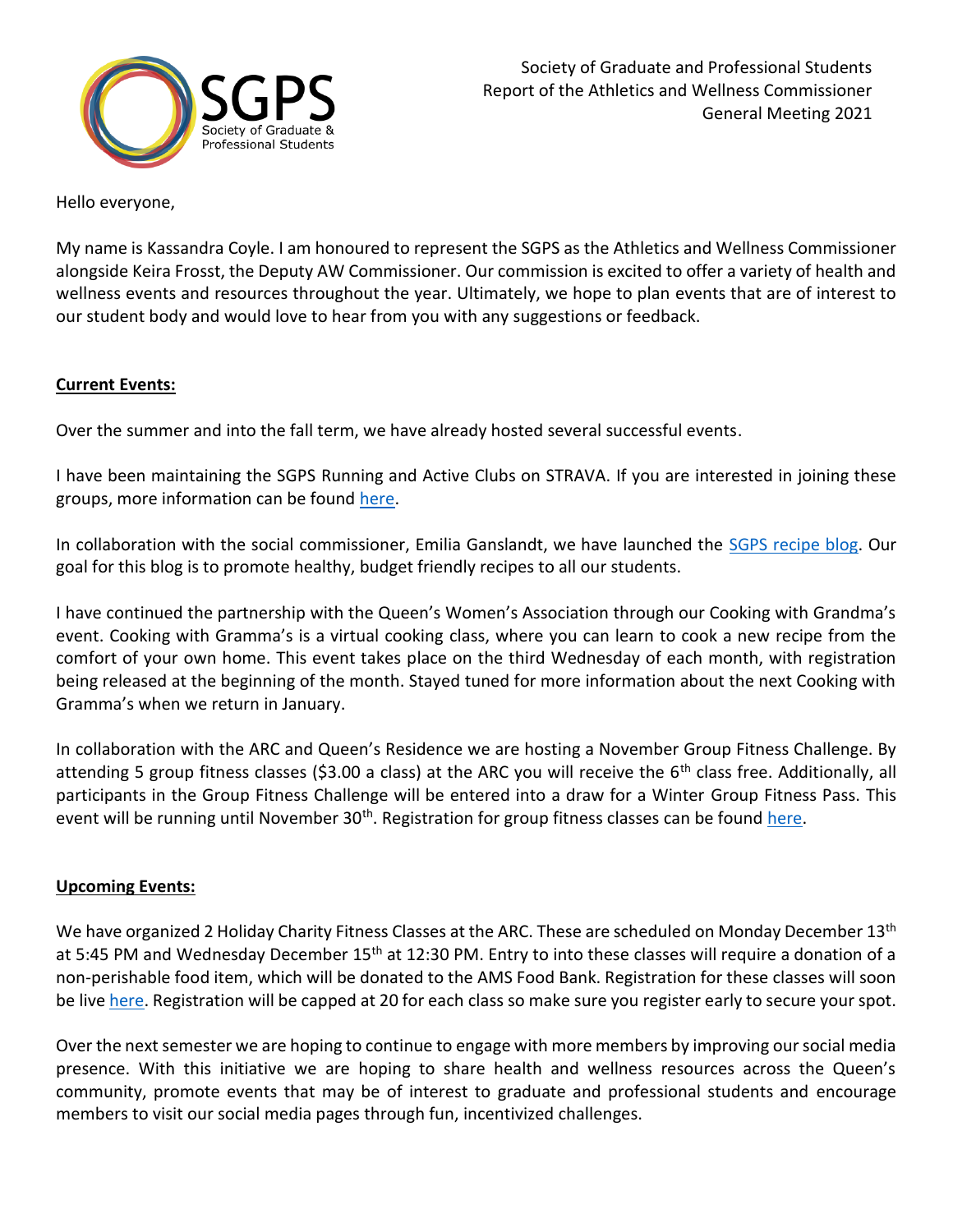I will be finalizing my plan for the winter semester at the end of the month and would love to hear any suggestions on events and initiatives that you would like to see. I am excited for all the upcoming events and as always, please feel free to contact me (**[athletics@sgps.ca](mailto:athletics@sgps.ca)**) with any questions or comments about these or other events.

## **Resources:**

## **Swipe it Forward**

Provides meals for students to Queen's cafeterias at no cost (requires a referral from an organization listed in their website) <https://dining.queensu.ca/swipeitforward/>

# **AMS Food Bank**

Open daily from 4-5pm allowing students to take 2 bags of groceries. Requires a valid Queen's student card. <https://www.amsfoodbank.ca/>

# **Kingston Partners in Mission Food Bank**

Kingston's main food bank. Requires an assessment of finances for potential users. Provides food hampers that provide sufficient food for 7-8 days.<https://www.kingstonfoodbank.ca/>

## **Student Wellness Fresh Food Boxes**

Peer Health Educator volunteers put together Fresh Food Boxes for students to order and pick up on campus. Boxes contain all the fresh produce and key ingredients to prepare a quick, easy and healthy recipe which makes approximately 4 servings. Cost: \$5 a box[. https://www.queensu.ca/studentwellness/groups-events](https://www.queensu.ca/studentwellness/groups-events-trainings#fresh-food-box)[trainings#fresh-food-box](https://www.queensu.ca/studentwellness/groups-events-trainings#fresh-food-box)

## **Queen's Good Times Diner**

A local student-run service that provides a wide variety of freshly prepared meals to any individuals in the Queen's and Kingston community experiencing any food insecurity. Our service currently runs every Sunday evening from 5:30 pm - 6:30 pm at [Chalmers United Church.](https://www.google.com/maps/dir/Chalmers+United+Church,+212+Barrie+St,+Kingston,+ON+K7L+2L8/@44.4898817,-78.3619238,8z/data=!4m9!4m8!1m0!1m5!1m1!1s0x4cd2ab017dd87701:0x217d8384debf95ab!2m2!1d-76.4907269!2d44.229275!3e0)<https://www.queensasus.com/good-times-diner>

Sincerely,

Kassandra Coyle Athletics and Wellness Commissioner, SGPS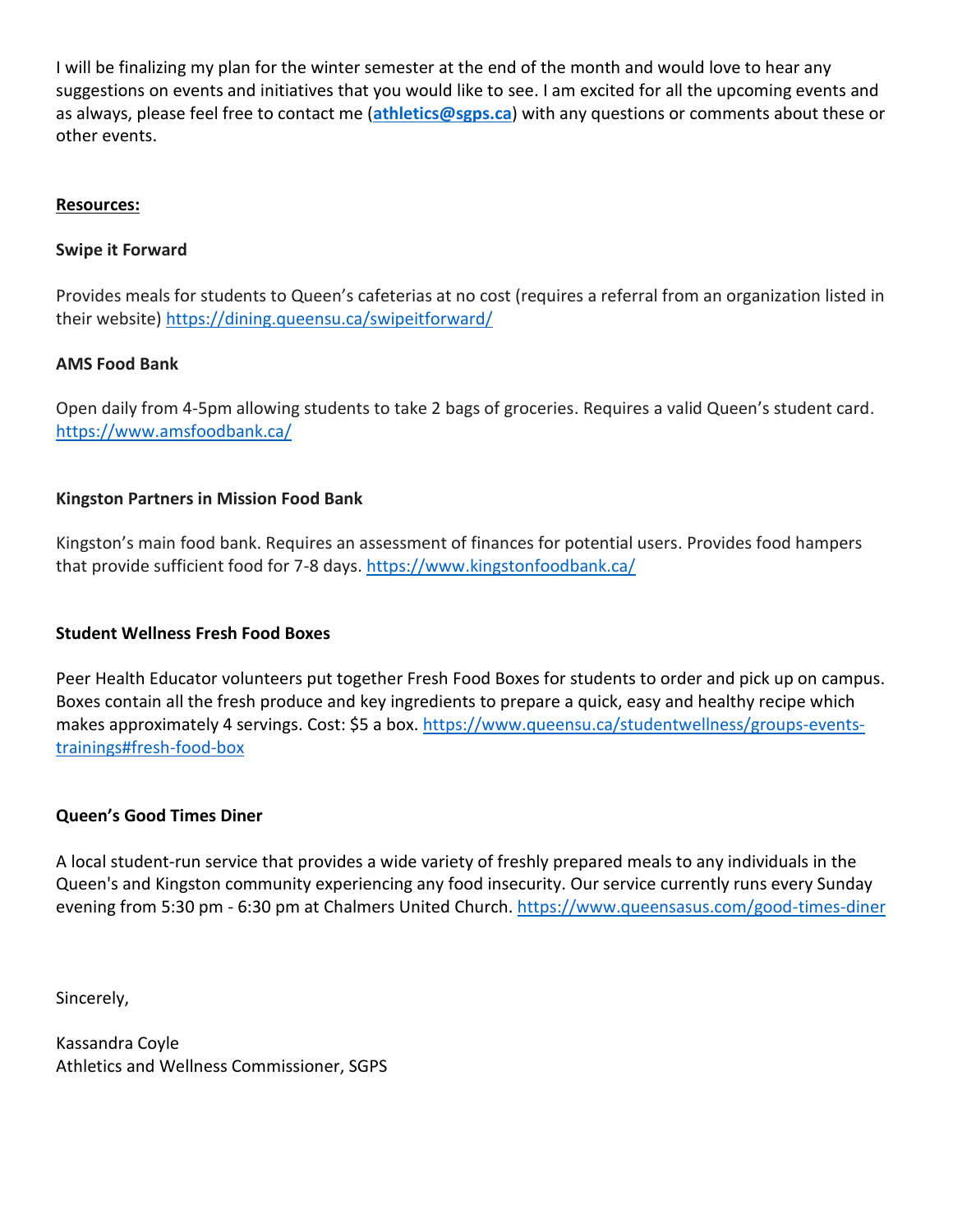

Dear SGPS Members,

Welcome to another year! Jane Mao (they/them) and I, Monica Garvie (she/her), are excited and enthusiastic about serving as your Equity and Diversity team! As you are no doubt aware, Queen's University, and the world, are becoming poignantly aware of matters of equity and struggling to implement solutions. Although equity is a very large topic, Jane and I are here to help this process along for the specific equity concerns that matter to you, the SGPS membership. The following is a brief summary of our year plan with current progress. We would be honoured if you took the time to read through and provide us with any thoughts you may have by emailing us at [equity@sgps.ca.](mailto:equity@sgps.ca) We'd love to hear from you!

### **Advocacy**

First and foremost, we are here to advocate for and support SGPS members when it comes to issues of equity and diversity. *Student concerns*

I read and respond to all enquiries which come to the [equity@sgps.ca](mailto:equity@sgps.ca) email by either providing support and resources, or facilitating the escalation of the concern within the SGPS or the university. I also represent these concerns at the relevant committee or council meetings (listed below).

#### *Supportive responses to current events*

When we receive word of news which will be distressing to our members, I draft a public response of support which is then posted to the SGPS [website](https://sgps.ca/news/) and social media accounts. I also organize additional supportive events as needed, such as the Muslim Sharing Circle in response to the acts of terror and violence in London and locally.

#### **Committee Work**

Much of Jane and I's work is attending committee and council meetings to ensure that the voices of all our members is heard. We focus on all marginalized demographics. The following is a list of our current portfolio with the current priorities and tasks

- **BEAG** (Built Environment Advisory Group): overseeing the 335 King W accessible ramp project, AODA 2021 Compliance report[, Accessibility Café for Women Entrepeneurs.](https://www.eventbrite.ca/e/accessibility-cafe-for-women-entrepreneurs-tickets-188377771987)
- **BIPOC Supports Working Group** with HREO and AMS: producing resource materials which will be distributed on campus - includes pocket sized cards with resources for BIPOCs and allies as well as a poster and pamphlet.
- **PSAC901 Anti-Oppression Working Group**: aim to support marginalized groups, raise awareness of resources available, and fostering a greater sense of community through mobilization. Hosted a [Disorientation](https://www.queensjournal.ca/story/2021-09-27/news/psac-901-and-sgps-host-disorientation/?fbclid=IwAR1H47TjnR-ObEi74SIpUOR2Jz0wdT0tmYCsIZkE7GYqsrjSPGOax5vjLzk) event and currently working on several extensive survival guides aimed at specific marginalized groups to be release next semester with a related workshop or seminar.
- **PAGGAS** (Provost's Action Group for Gender and Sexual Diversity): working with the Principal's office to identify and eliminate gaps in supports and resources for 2SLGBTQ+ students, staff, and faculty, whilst also strengthening the campus environment for gender and sexual diversity at Queen's.
- **Student Mental Health Network**: Preparation for Mental Health Promotion Week in late January.
- **UCARE** (University Council on Anti-Racism and Equity) **and sub-councils**: generally the council is evaluating it's progress and future action items in ensuring that Queen's is implementing [PICRDI](https://www.queensu.ca/inclusive/initiatives/picrdi) recommendations and updating it's policies to ensure equity, diversity, inclusivity, and Indigenization.
	- o *Inclusivity sub-council*: reviewing the climate survey and next steps
	- o *Student Recruitment Support and Success sub-council*: discussing current financial aid options available to students, recruitment efforts and focus, Yellow House updates, the Climate Survey results, and reviewed last year's report to UCARE.
	- o *Nominations and governance sub-council*: revised applicants and selected new UCARE members.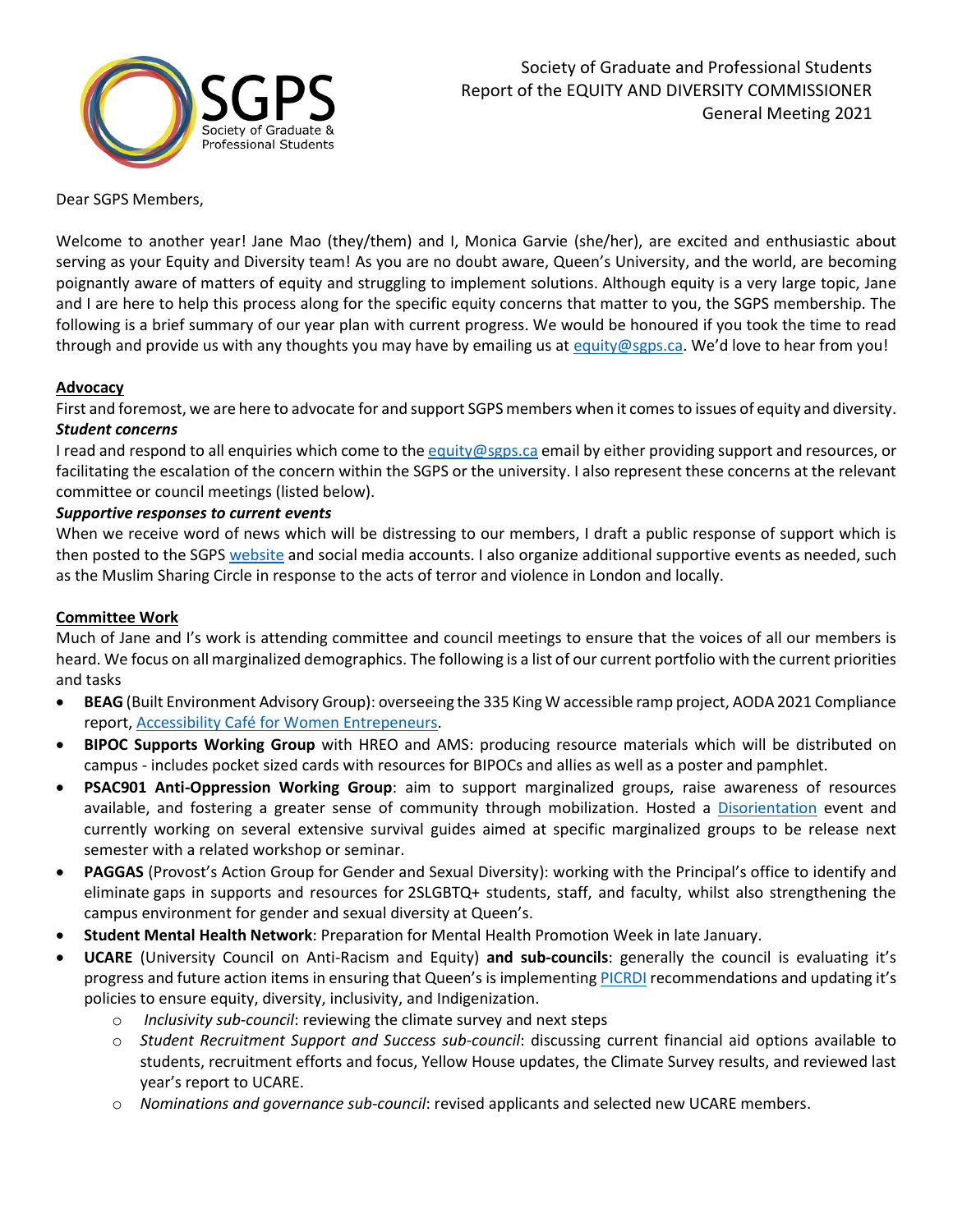## **Projects**

#### **Soft Infrastructure Network**

I have been reaching out to graduate student bodies in departments across Queen's to recommend the creation of EDII focused positions and am gathering the names and contact information of the new EDII representatives to form the SGPS EDII Council (which will be the core of the Soft Infrastructure Network). As the structure of Queen's, like many universities, is fragmented (some SGPS members do not fall under a department but are instead part of a program which pulls from multiple departments) it has been difficult to ensure representation of all our members. To date, I estimate to have approximately 65% coverage and continue to gather structural and contact information. I hope to hold the first meeting at the start of the winter semester.

The network, which is meant to update membership annually, will connect EDII minded individuals across the various departments at Queen's to help foster community and to facilitate our members' EDII initiatives across the entirety of campus. In essence, will bring everyone to the table and help inform the SGPS Equity and Diversity team on matters of concern which we can then voice to university level committees.

Thank you so much for taking the time to read through our report, we look forward to hearing from you and advocating for your equity and diversity concerns!

Monica Garvie (she/her) *Equity and Diversity Commissioner* Jane Mao (they/them) *Deputy Equity and Diversity Commissioner Society of Graduate and Professional Students*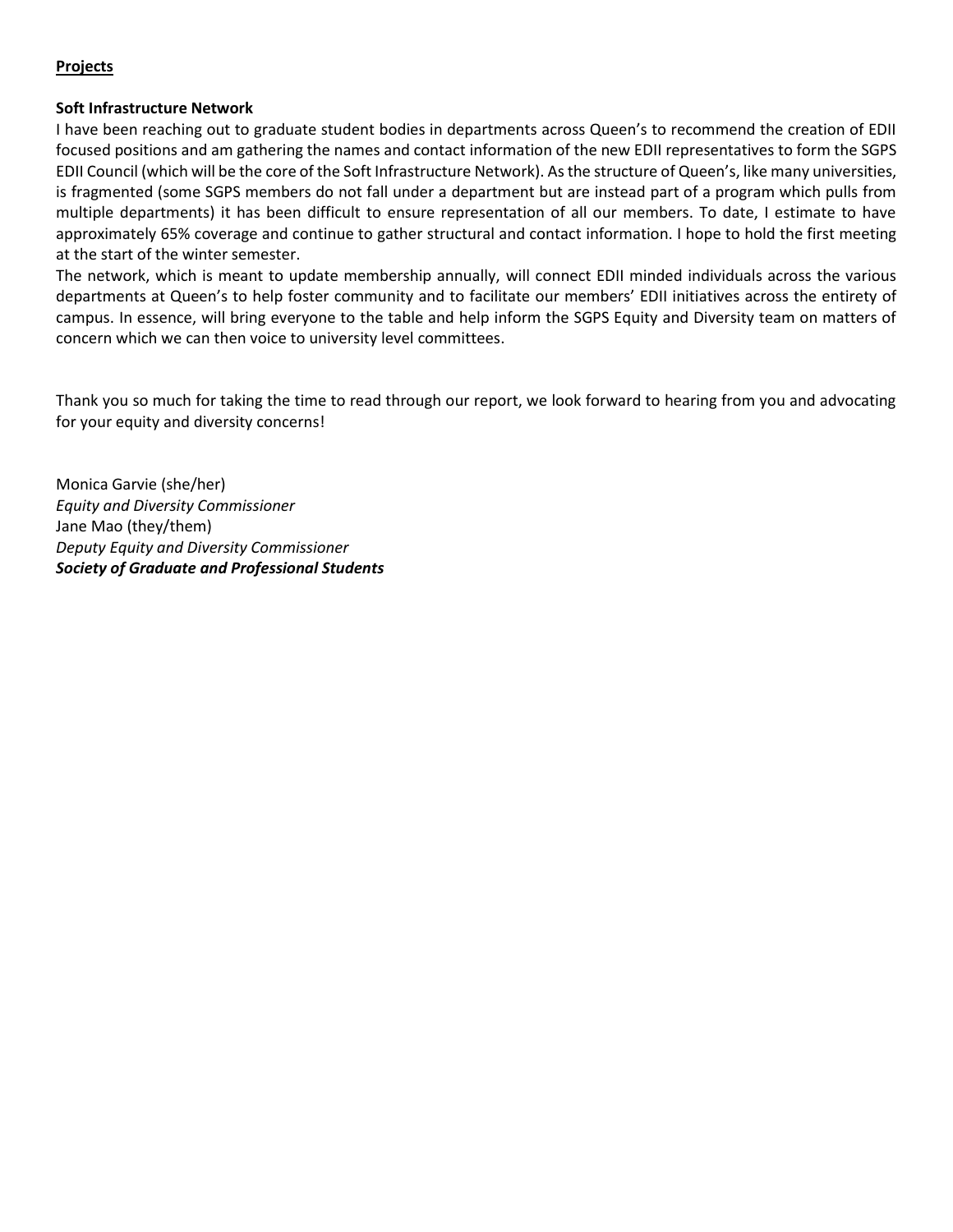

Dear SGPS Members,

I am honoured to be writing to you as the Indigenous Student Liaison in partnership with Duncan Stewart, who is the Deputy Indigenous Student Liaison for the 2021/2022 academic year. We are both very passionate about creating safe and culturally grounded space for Indigenous students at Queen's University. This year we have been involved in various committees advocating for Indigenous students and have also planned various events to celebrate Indigenous peoples, cultures, and history. This year we started off with a few events promoting Indigenous cultural appreciation including the Pow Wow Dance Fitness classes lead by N8V Dance Fitness instructor Michelle Reed, and the Skill Share Beading Workshop lead by me!

### **Committee Work**

#### **Indigenous Student Caucus**

The Indigenous Student Caucus has been meeting monthly since April 2021. The Indigenous Student Caucus brings together both Indigenous graduate and undergraduate student representatives from various departments. Caucus members are involved in various working groups and initiatives within the Office of Indigenous Initiatives, Four Directions Indigenous Student Center, and the wider Kingston Indigenous community. This caucus provides a space for discussion where students can voice their concerns and help contribute their suggestions for improving the Indigenous student experience at Queen's University. This year the Indigenous Student Caucus will be able to ensure a strong collective representation of Indigenous student voice in the consultation process regarding Indigenous identity lead by First Peoples Group.

### **PSAC901 Anti-Racist Working Group**

The PSAC901 reached out during the month of June to offer their assistance in putting together an event to benefit and meet the needs of Indigenous students. Currently, this working group is putting together a 'disorientation guide' and bystander intervention training modules for BIPOC students focusing on how to survive a racist workplace. As a working group we hosted our first Disorientation event on September 24th. An article was written by the Queen's Journal about this event and can be found [here](https://www.queensjournal.ca/story/2021-09-27/news/psac-901-and-sgps-host-disorientation/?fbclid=IwAR0RqB55CtkiX70y0wFuT7se4n1Pmm3ZCJxp0NrJ7btYlw4flGwMtylgMNc) if you are interested in reading more!

#### **BIPOC Supports Working Group**

The Human Rights and Equity Office BIPOC Supports Working Group has been meeting bi-weekly since July 2021 to discuss additional supports for BIPOC students focusing especially on the safety of BIPOC students as we begin to return to campus. Our work together has resulted in infographics that will be distributed by the Human Rights and Equity Office across the University. These infographics will serve as excellent resources for students who are experiencing or have experienced discrimination at Queen's AND for students who are witnessing discrimination at Queen's.

#### **Student Experiences Survey Student Advisory Group**

The [Student Experiences Survey Student Advisory Group](https://www.queensu.ca/inclusive/sites/iqwww/files/uploaded_files/SES%20Student%20Advisory%20Group%20TOR%20.pdf) has met bi-weekly since the summer months. We discussed and provided insights on the [Snapshot Report](https://www.queensu.ca/inclusive/sites/iqwww/files/uploaded_files/Queens%20Student%20Experiences%20Survey%202021.pdf) of survey data collected between March  $4^{\text{th}} - 26^{\text{th}}$ , 2021. The Student Advisory Group discussions have focused on ensuring the [Queen's University Administration Declaration of Commitment of Address](https://www.queensu.ca/gazette/stories/declaration-commitment-address-systemic-racism)  [Systemic Racism](https://www.queensu.ca/gazette/stories/declaration-commitment-address-systemic-racism) goes beyond a critical examination of practices and policies toward concrete action that involves making changes to practices and policies that support inequity. The Student Experiences Survey Report will be published very soon. We will be hosting additional focus groups to consult with the wider student body, and I have committed to lead a circle with Indigenous students in partnership with Four Directions in the coming months.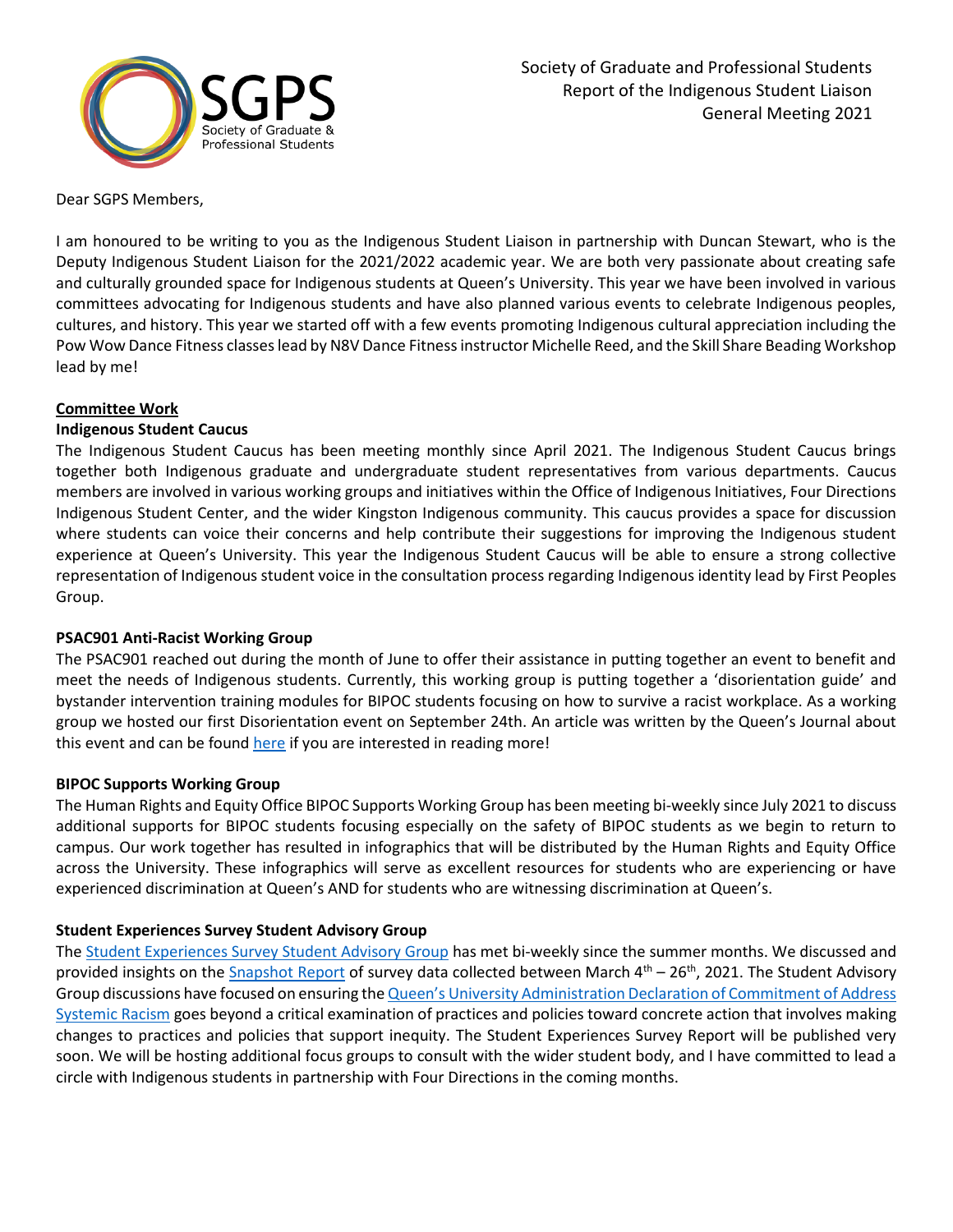### **UCARE Academic and Curricular Diversity Sub-Council**

This Sub-Council has been discussing recommendation on curriculum that come from th[e PICRDI](https://www.queensu.ca/inclusive/sites/iqwww/files/2021-04/PICRDI-Final-Report-accessible.pdf) and the [Yakwanastahentéha Aankenjigemi Extending the Rafters: TRC Task Force](https://www.queensu.ca/inclusive/sites/iqwww/files/2021-04/(WEB%20VERSION)%20Final%20Report%20of%20the%20Truth%20and%20Reconciliation%20Commission%20Task%20Force.pdf) final reports. We have also discussed the many EDII training modules that are available across the university and are currently exploring the possibility of grouping modules into a micro-credential or certificate. Most recently, finalize the Curriculum Diversity Plans templates to be completed by all faculties/schools within the University to address PICIRDI recommendation 16.

### **Ongoing Events and Initiatives**

### **Indigenous Reads Talking Circle**

The Indigenous Reads Talking Circle has been meeting bi-weekly on Friday's from 2:30pm – 4:00pm to discuss *Braiding Sweetgrass* by Robin Wall Kimmerer. This circle series is completely full for the fall term; however, we will open registration again for the winter term. Four Directions Cultural Counselor Lisa Doxtator joins us at each circle to open and close our circle in a good way and to maintain a safe space for discussion.

### **Indigenous Writing Group**

In partnership with the SAGE/Indigenous Student Advisor at Four Directions, the Indigenous Writing Group returned in the fall for bi-weekly virtual meetings where students could gather to work on their writing. Due to a lack of uptake from students we are re-evaluating our writing focused programming to better meet the needs of Indigenous students. We will be disseminating a survey in the coming days and have already began brainstorming a concept for a storytelling circle series to offer this winter.

### **Cultural Safety Training**

The Office of Indigenous Initiatives is responsible for offering Cultural Safety Training at Queen's University. To revitalize the Train-The-Trainer program I will be facilitating a Cultural Safety Training Workshop for staff at the Office of Indigenous Initiatives to train their staff to facilitate the KAIROS Blanket Exercise and Modules 2 & 3 of the Cultural Safety Curriculum. I will also be reaching out to past volunteers and will be opening an opportunity for students to express interest in becoming trained as a volunteer facilitator that the Office of Indigenous Initiatives can call upon for assistance with future requests for Cultural Safety Training across the University.

### **Soft Infrastructure Network**

In partnership with the International and Equity, Diversity and Inclusion Commissioners, we are advocating for the inclusion of International, EDI & Indigenous student representatives within departmental-level student governing bodies.

#### **Future Events and Initiatives**

#### **Pow Wow Committee**

Preliminary work led by the Queen's Native Student Association, is being done to organize a powwow event for next year.

### **Kingston Indigenous Walking Tour**

It is my intention to finalize and launch a Kingston Indigenous Walking Tour this spring during Indigenous Awareness Week. Content for the walking tour was gathered and curated by my predecessor Paige Van Tassel and we will be beginning the process of putting an interactive website or app together in the new year.

If you have any questions or are looking for more information on any of our committee work, events or initiatives please feel free to contact me via email at [indigenous@sgps.ca.](mailto:indigenous@sgps.ca)

Nyawen'kó:wa (Big thanks)!

Sincerely,

Brittany McBeath SGPS Indigenous Student Liaison Indigenous@sgps.ca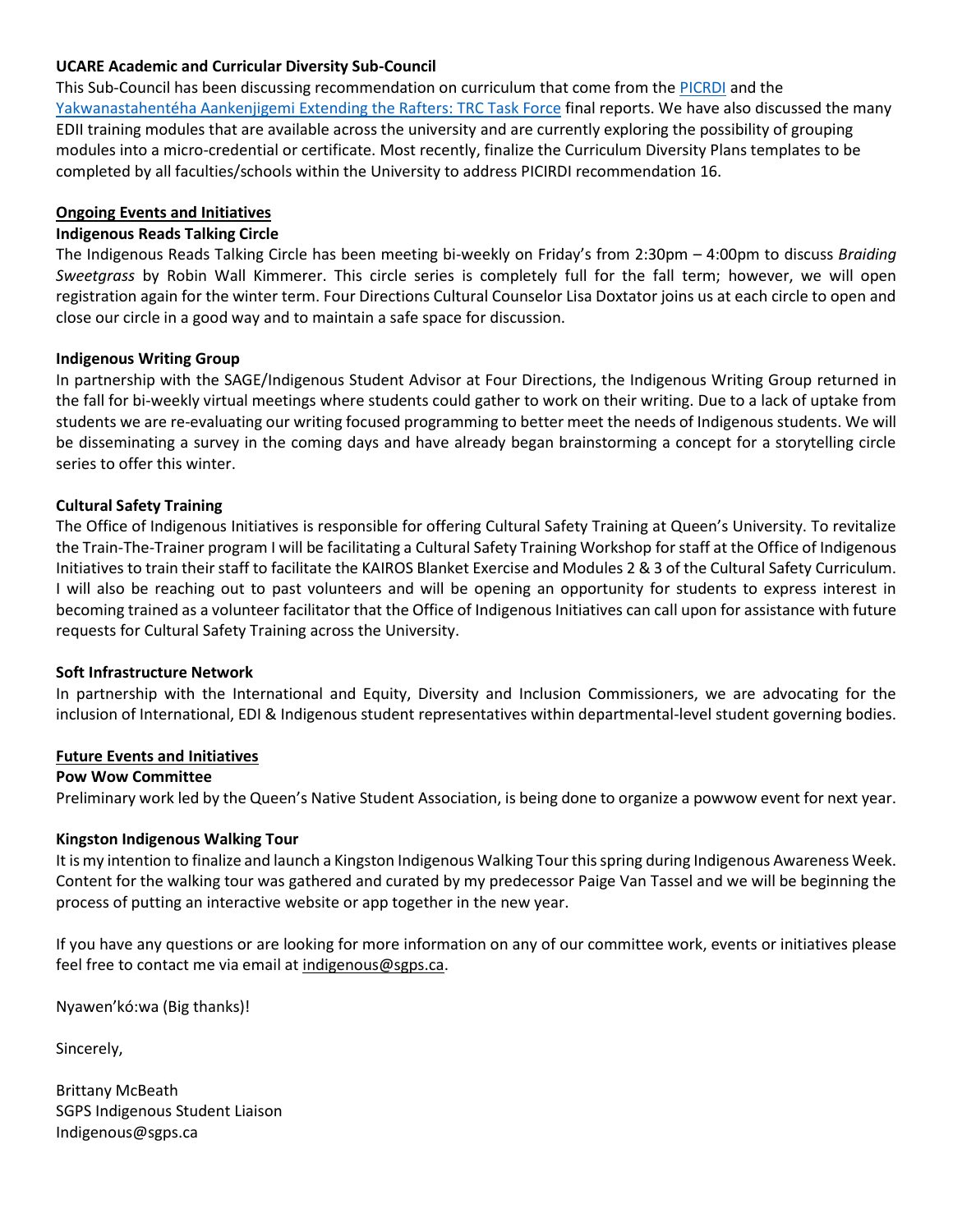

Hello everyone,

I am so glad to be your Social Commissioner for the year! I am also equally honored and glad to have an amazing Social Commissioner Deputy, Derek Zhang be part of my team. Together we hope to create a fun, inclusive, and welcoming SGPS community. After almost two years of physical distance and isolation, we believe community is more important now than ever.

Overall, Derek and I have three main goals as your Social Commissioner team this year: (i) create a space for SGPS members to be creative and learn from each other, (ii) promote environmental sustainability among SGPS members, and (iii) Create an inclusive event community that encourages new people to attend our events.

So far this year we have run a number of social initiatives. First, I was busy planning and hosting Orientation together with VP Community, Anthony and Kassandra, the Athletics and Wellness Commissioner. We hosted a total of 5 events throughout September including our first in-person event since before the pandemic. I have also hosted a Witch-Lit session in October which focused on creative writing.

Besides working on events, Kassandra and I started the SGPS recipe blog. So far we have posted about a dussin of receipes and with the help of Derek we are excited to make the blog even more engaging in the coming months. The recipe blog can be found here: Recipe Blog – [SGPS @ Queen's.](https://sgps.ca/recipe-blog/) If you have any suggestions for recipes you would like to see or if you would like to contribute to the blog, please contact me at social@sgps.ca or Kassandra, the Athletics and Wellness Commissioner, at athletics@sgps.ca.

I am also working on some upcoming events. Most exciting we have an event coming up here in the end of November which is:

**Eco-workshop #1:** This event will take place on November 24<sup>th</sup> between 7-8.30 pm on Zoom. This workshop will be led by Carolyn Bonta and will focus on how to mend clothes. All materials will be provided for free to people who sign up before November 21<sup>st</sup>. More information about the event is available on our social media.

I am also still looking for people who either have skills in crafts which they would like to share during the Show and Tell series or who have a unique hobby they would like to share in Events for Everyone. If you think you could provide help on either of these, please reach out to me. You can also reach out to me with any ideas for event which you may have.

I am excited to start implementing my year plan and for this year to come. If you have any comments, questions, or suggestions about these or any other future events, please feel free to contact me [\(social@sgps.ca\)](mailto:social@sgps.ca).

Sincerely, Emilia Ganslandt Social Commisioner, SGPS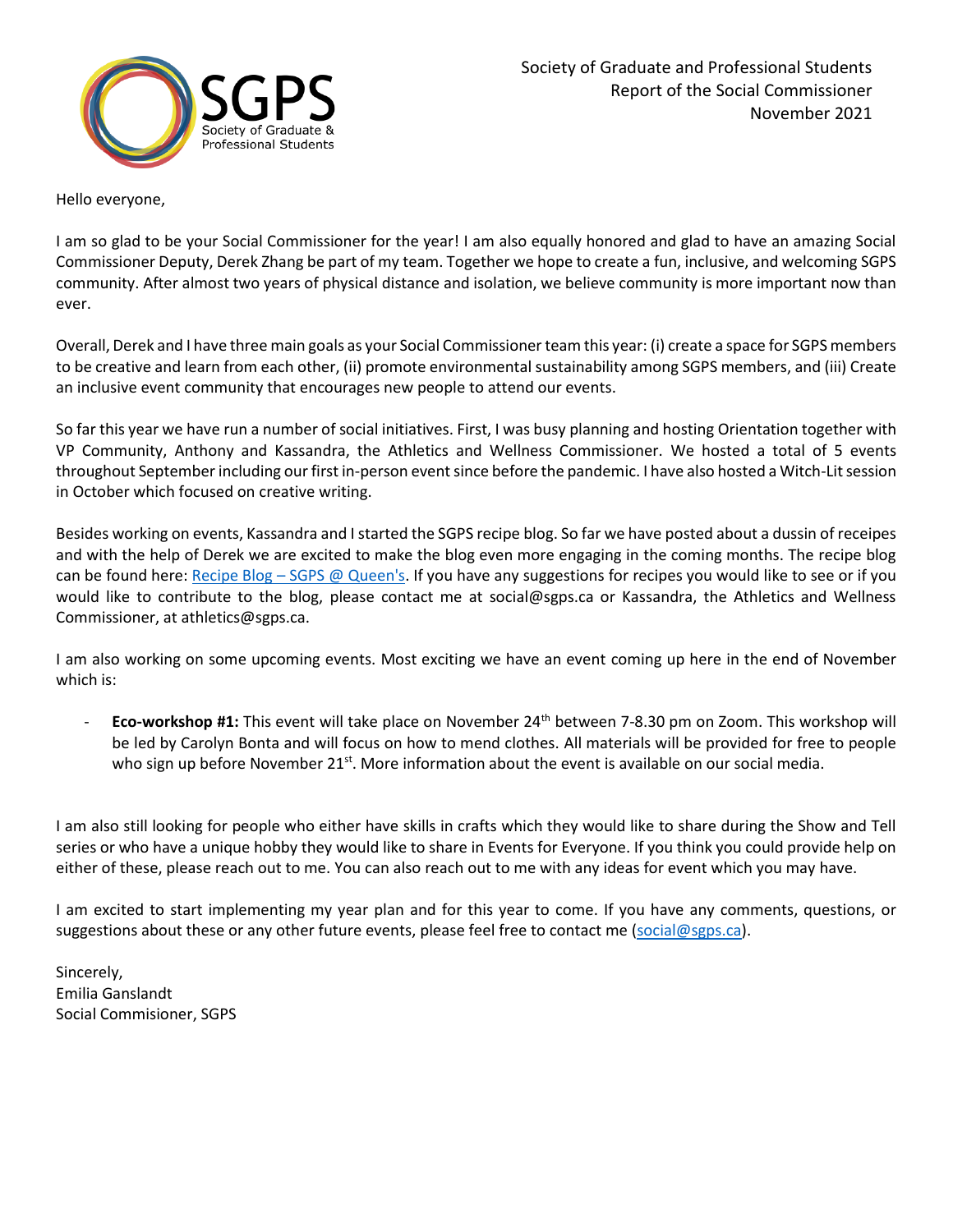

Hello Everyone,

It has been a rewarding journey for me so far working in the commissioner role. I am excited to continue the work with Han Xu, our Deputy Commissioner. We are working together to support the international graduate student community to the best of our ability. I am going to triangulate our aim and what we are trying to achieve in our office.

Advocacy:

Addressing issues of racism and discrimination experienced by BIPOC students

- o Anti-Racism Working Group, PSAC This has been a collaborative project among the EDII Commissioner, Indigenous Commissioner, and I. We have been working on establishing a Manifesto and are hoping to implement creative ways to mobilize graduate students to join the conversation.
- $\circ$  HREO BIPOC Support this initiative took place when several Graduate students including me experienced racial targeting after the terror attack in London. Eventually the group was formed to work on ways to facilitate by-stander prevention as well as creating material that is BIPOC centered.

Vocalizing student concerns to appropriate Queen's Administration

- $\circ$  Sultan Almajil (Director, QUIC) I meet Sultan every month to discuss possibilities of increasing supportive resources for students. I am advocating for a Graduate representative at QUIC who would address Graduate student concerns. I am primarily asking for this post to be created by using work study options. In relation to QUIC's engagement I am part of the following committees:
	- Committee for International Student Success
	- QUIC Student Council
- o Sandra den Otter (Vice-Provost International) I meet Sandra once a month and part of our discussion has resulted in addressing need for TA training for international students. I am currently in talk with Chris DeLuca, Associate Dean (SGS) to facilitate workshop and materials to help students navigate teaching.
	- Special committee on international student arrival in 2021-2022 This committee was formed to help the administration to discuss how to support students whose arrivals are contingent on Pandemic related barriers. Han represented our office during these meetings.
- o I was part of the hiring committee for the new Queen's Chaplain. In my role, I advocated for candidates who have experience with BIPOC and International student's needs. I drew attention to the need for a candidate who is well versed in and practices equity.

Building community and fostering belongingness:

We feel strongly about helping students to connect and find ways to create supportive communities. Part of our initiatives have taken the following forms:

> o Collaboration with ISWG has resulted in the orientation event where Indigenous Elders welcomed international students to Queen's for the very first time. We hope to see this event continue and flourish in the years to come.